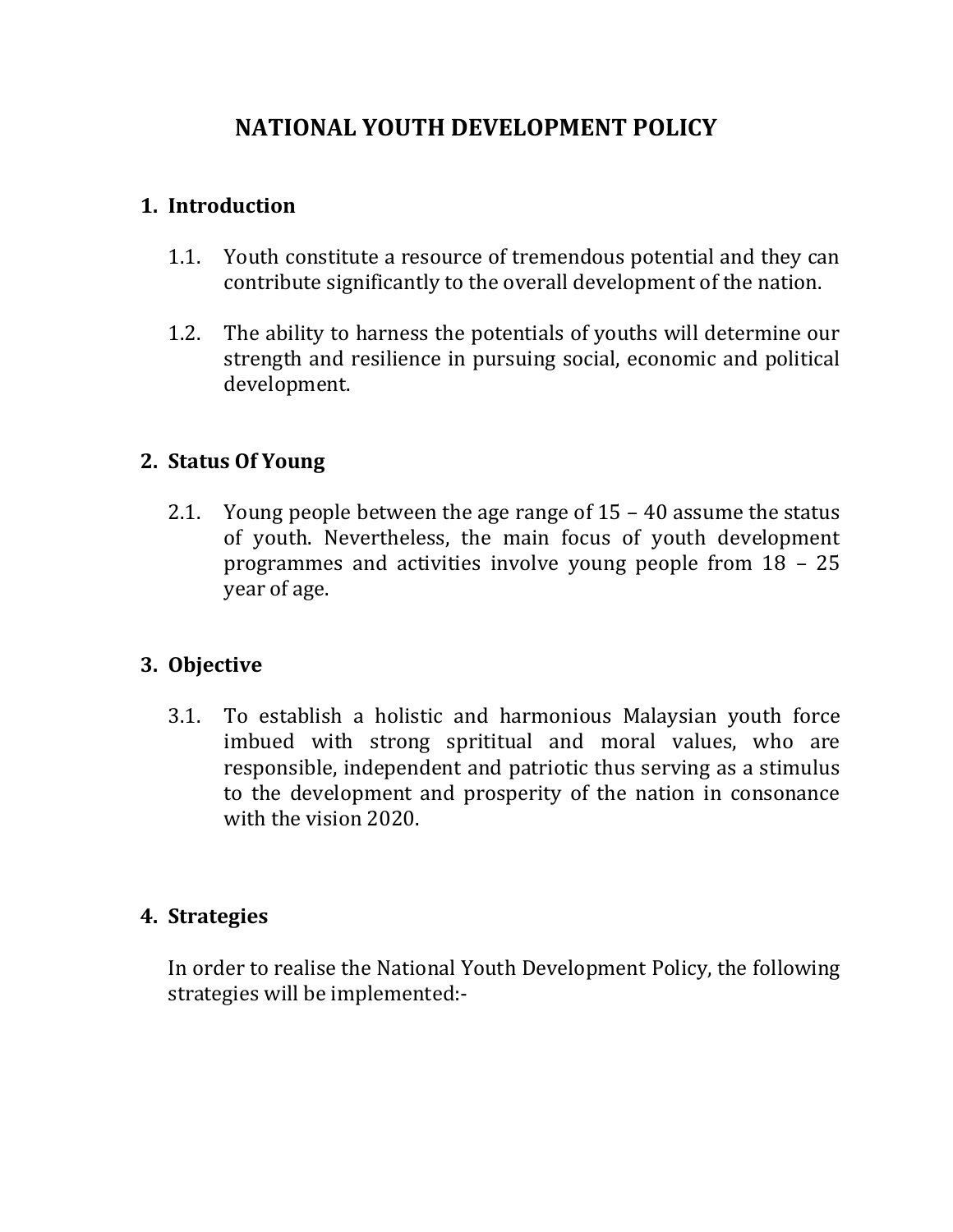### *4.1. Knowledge Development*

Efforts will be geared towards enhancing the knowledge base in various subjects, hence functioning as a foundation for the competence of youth.

### *4.2. Attitudinal Development*

As a response and future challenges, effort will focus on the inculcation of moral values and the development of a positive and creative attitude.

### *4.3. Vocational and Entrepreneurial Development*

To equip youth with state-of-art technical knowledge and vocational skills, as well as involving them in entrepreneurial activities in line with the demands of nation-building.

## *4.4. Inculcation of a Healthy Lifestyle*

Youths are encouraged to engage in social an voluntary activities that lead to a healthy, active and dynamic lifestyle. This lifestyle will nurture our youth into responsible leaders of high caliber.

## *4.5. Facilities for Social Interaction*

To upgrade relevant facilities that contribute towards promoting healthy interactions and social activities amongst youth and communities.

### *4.6. Partnership in Development*

To utilise partnership and co-operation amongst governmental agencies, NGOs and the private sector for the benefit of youth development.

### *4.7. International Relations and Networking*

To encourage youth to further promote closer ties and international networking with international communities.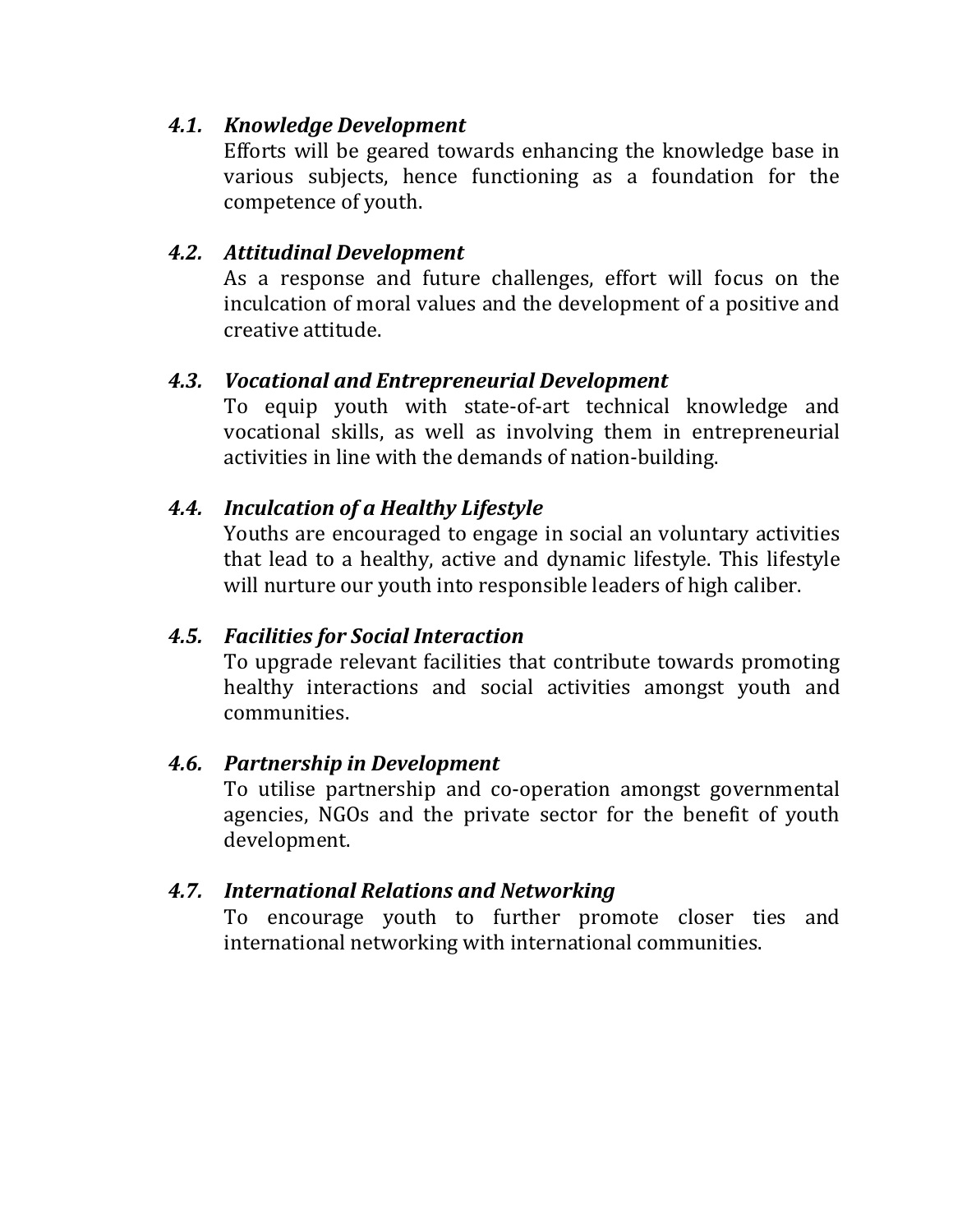### **5. Plan Of Action**

The following of action will be used to achieve the National Youth Development Policy:-

- 5.1. To provide knowledge-based training programmes jointly organized by public agencies, youth organizations, NGOs and the private sector.
- 5.2. To strengthen leadership and self development programmes that can further develop self-resilience, familial, religious and social institutions; thus enhancing the efficiency of rules played by our youth.
- 5.3. To upgrade skills developments training and create entrepreneurial and commercial opportunities that will propel youth to be independent, competent and capable of pursuing successful careers.
- 5.4. To empower youth organizations so that they capture the interest, commitment and enthusiasm of young people and activities planned by the society.
- 5.5. To provide opportunities and facilities for the self-development of the young people in social and economic functions.
- 5.6. To enhance the spirit of volunteerism and patriotism through social, welfare and voluntary works.
- 5.7. To ensure the understanding of youth in matters of globalization, the importance of partnership with governments agencies, NGOs, the private sector and international networking.
- 5.8. To provide the necessary infrastructure and mechanism for youth activities relating to research, assessment and evaluation.